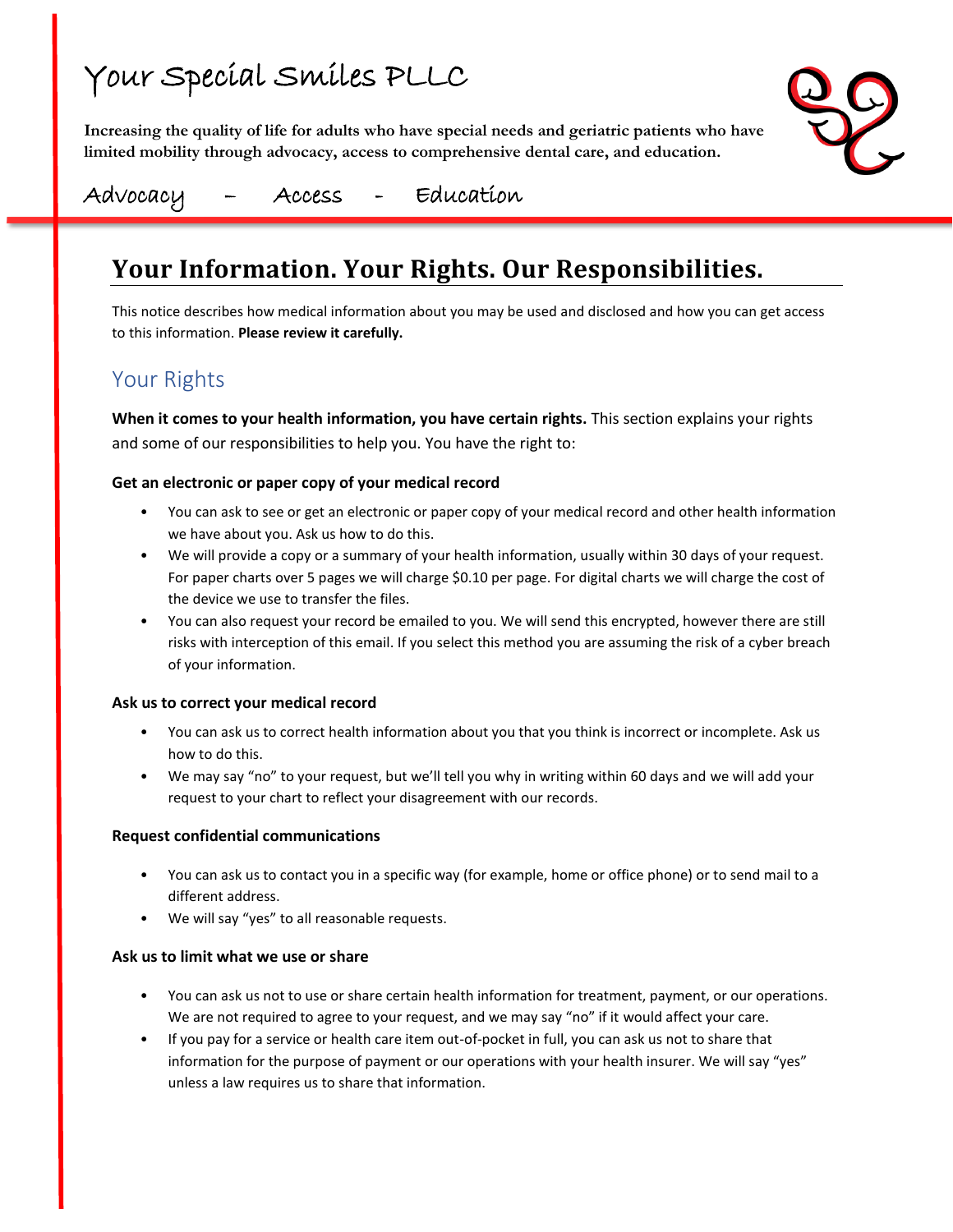**Increasing the quality of life for adults who have special needs and geriatric patients who have limited mobility through advocacy, access to comprehensive dental care, and education.**



Advocacy – Access - Education

### **Get a list of those with whom we've shared information**

- You can ask for a list (accounting) of the times we've shared your health information for six years prior to the date you ask, who we shared it with, and why.
- We will include all the disclosures except for those about treatment, payment, and health care operations, and certain other disclosures (such as any you asked us to make). We'll provide one accounting a year for free but will charge a reasonable, cost-based fee if you ask for another one within 12 months.

### **Get a copy of this privacy notice**

• You can ask for a paper copy of this notice at any time, even if you have agreed to receive the notice electronically. We will provide you with a paper copy promptly.

### **Choose someone to act for you**

- If you have given someone medical power of attorney or if someone is your legal guardian, that person can exercise your rights and make choices about your health information.
- We will make sure the person has this authority and can act for you before we take any action.

### **File a complaint if you feel your rights are violated**

- You can complain if you feel we have violated your rights by contacting us directly. We prefer this method so we can address the problem rapidly and make sure that the problem is solved for others.
- You can file a complaint with the U.S. Department of Health and Human Services Office for Civil Rights by sending a letter to 200 Independence Avenue, S.W., Washington, D.C. 20201, calling 1-877-696-6775, or visiting **www.hhs.gov/ocr/privacy/hipaa/complaints/.**
- We will not retaliate against you for filing a complaint.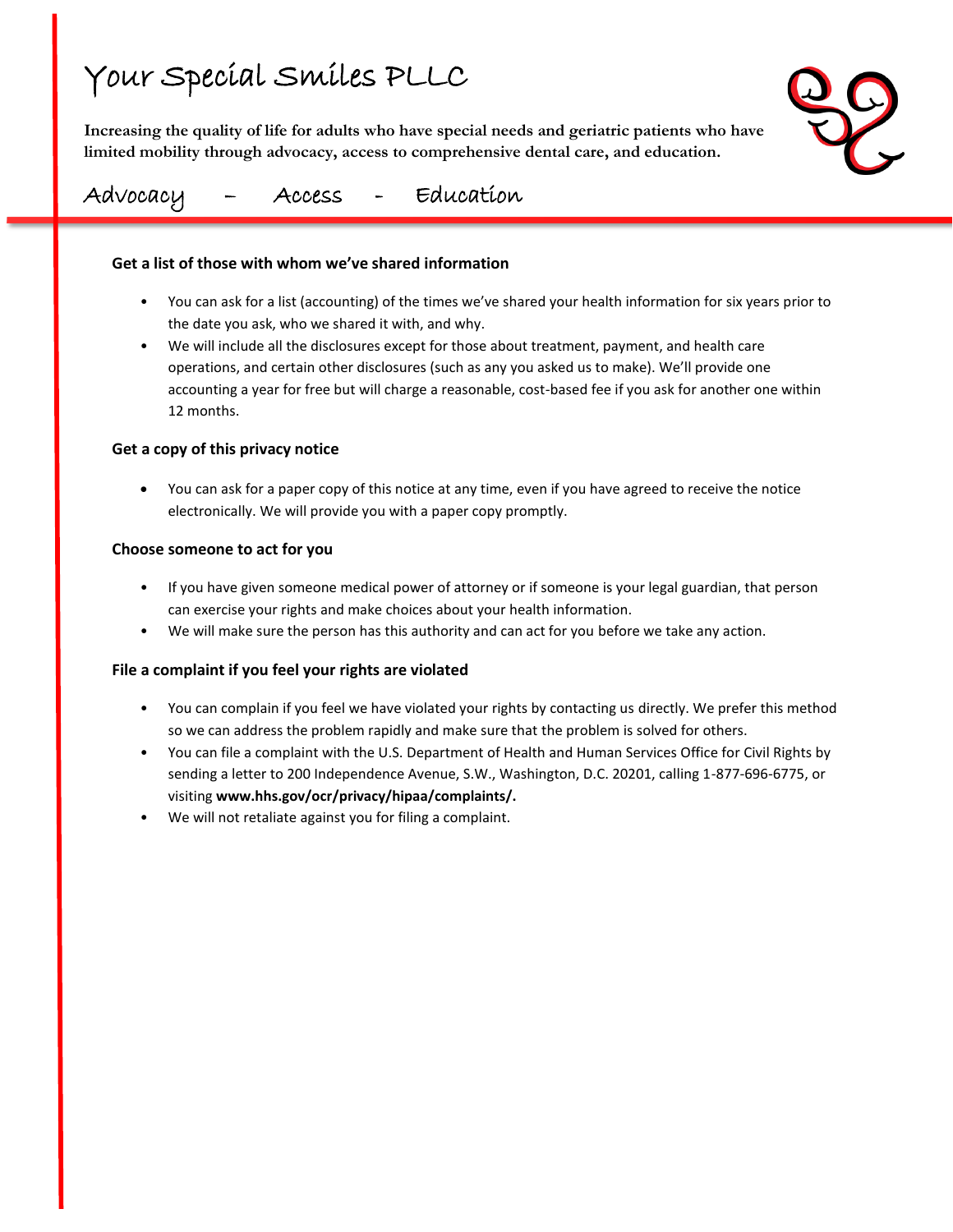**Increasing the quality of life for adults who have special needs and geriatric patients who have limited mobility through advocacy, access to comprehensive dental care, and education.**



Advocacy – Access - Education

## Your Choices

**For certain health information, you can tell us your choices about what we share.** If you have a clear preference for how we share your information in the situations described below, talk to us. Tell us what you want us to do, and we will follow your instructions.

In these cases, you have both the right and choice to tell us to:

- Share information with your family, close friends, or others involved in your care
- Share information in a disaster relief situation

*If you are not able to tell us your preference, for example if you are unconscious, we may go ahead and share your information if we believe it is in your best interest. We may also share your information when needed to lessen a serious and imminent threat to health or safety.*

You have the right to not sign our photo/information release form. Our Photo/Information release form gives us permission to share your information for:

- Marketing/Fundraising purposes
- Political/regulative/ legislative
- Educational Purposes
- Any Other Purpose

## Our Uses and Disclosures

### **How do we typically use or share your health information?**

### **Treat you**

We can use your health information and share it with other professionals who are treating you. *Example: A doctor treating you for an injury asks another doctor about your overall health condition.*

### **Run our organization**

We can use and share your health information to run our practice, improve your care, and contact you when necessary.

*Example: We use health information about you to manage your treatment and services.* 

### **Bill for your services**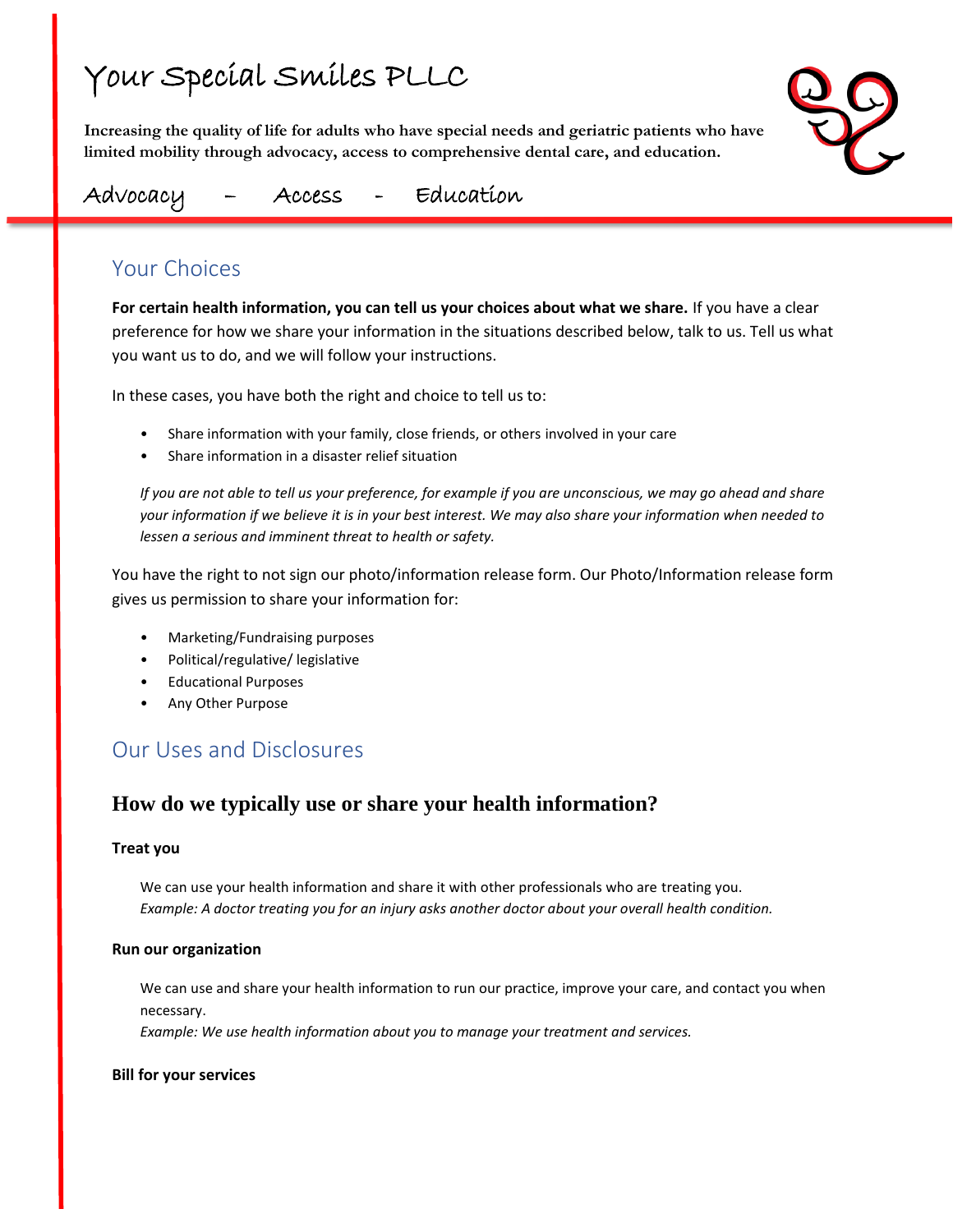**Increasing the quality of life for adults who have special needs and geriatric patients who have limited mobility through advocacy, access to comprehensive dental care, and education.**



Advocacy – Access - Education

We can use and share your health information to bill and get payment from health plans or other entities. *Example: We give information about you to your health insurance plan so it will pay for your services.* 

### **How else can we use or share your health information?**

We are allowed or required to share your information in other ways – usually in ways that contribute to the public good, such as public health and research. We have to meet many conditions in the law before we can share your information for these purposes. For more information see:

[www.hhs.gov/ocr/privacy/hipaa/understanding/consumers/index.html](http://www.hhs.gov/ocr/privacy/hipaa/understanding/consumers/index.html)**.**

### **Help with public health and safety issues**

We can share health information about you for certain situations such as:

- Preventing disease
- Helping with product recalls
- Reporting adverse reactions to medications
- Reporting suspected abuse, neglect, or domestic violence
- Preventing or reducing a serious threat to anyone's health or safety

### **Do research**

We can use or share your information for health research.

### **Comply with the law**

We will share information about you if state or federal laws require it, including with the Department of Health and Human Services if it wants to see that we're complying with federal privacy law.

### **Respond to organ and tissue donation requests**

We can share health information about you with organ procurement organizations.

### **Work with a medical examiner or funeral director**

We can share health information with a coroner, medical examiner, or funeral director when an individual dies.

### **Address workers' compensation, law enforcement, and other government requests**

We can use or share health information about you:

• For workers' compensation claims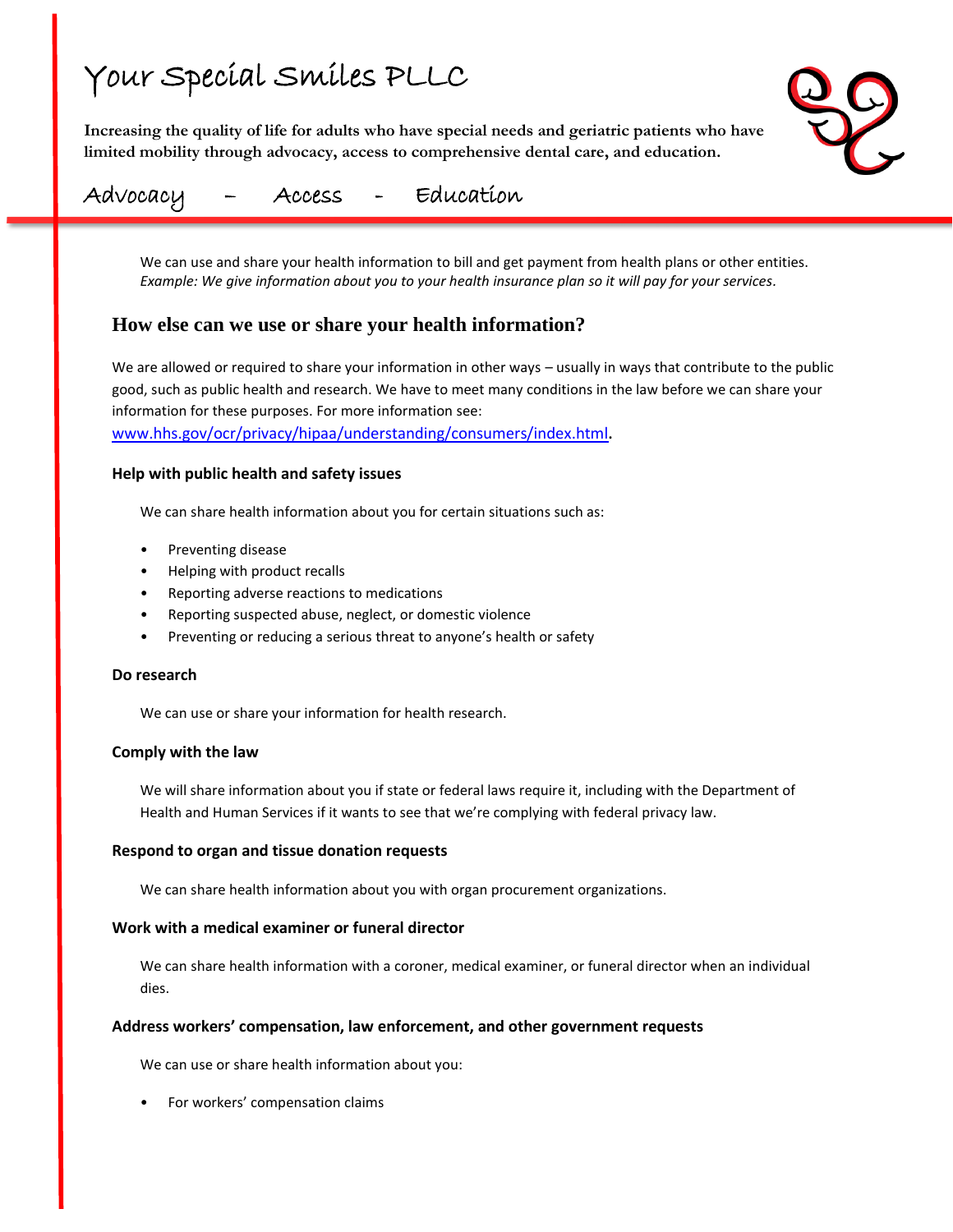**Increasing the quality of life for adults who have special needs and geriatric patients who have limited mobility through advocacy, access to comprehensive dental care, and education.**



### Advocacy – Access - Education

- For law enforcement purposes or with a law enforcement official
- With health oversight agencies for activities authorized by law
- For special government functions such as military, national security, and presidential protective services

### **Respond to lawsuits and legal actions**

We can share health information about you in response to a court or administrative order, or in response to a subpoena.

## Our Responsibilities

- We are required by law to maintain the privacy and security of your protected health information.
- We will let you know promptly if a breach occurs that may have compromised the privacy or security of your information.
- We must follow the duties and privacy practices described in this notice and give you a copy of it.
- We will not use or share your information other than as described here unless you tell us we can in writing by consenting to our photo release form. If you tell us we can, you may change your mind at any time. Let us know in writing if you change your mind.

For more information see: [www.hhs.gov/ocr/privacy/hipaa/understanding/consumers/noticepp.html](http://www.hhs.gov/ocr/privacy/hipaa/understanding/consumers/noticepp.html)**.**

### Changes to the Terms of this Notice

**We can change the terms of this notice, and the changes will apply to all information we have about you. The new notice will be available upon request, in our office, and on our web site.**

## Other Instructions for Notice

- This notice is effective starting September 1, 2018 and will be reviewed August of 2021 unless other changes dictate the need for sooner review.
- Our HIPPA privacy officer is Dr. Brooke MO Fukuoka 208-859-8449
- We are very active advocates for adults who have special needs and geriatric patients with limited mobility. We appreciate your willingness to share your information to help others obtain access to care. If you choose not to sign our photo/information release form we will understand and treat you just the same. We understand there are very valid reasons some people do not want their information or photos to be viewed publicly. Due to the difficulty of separating those who have consent and those who do not have consent, we will not take any photos of patients who do not have consent that contain any patient identifiers.